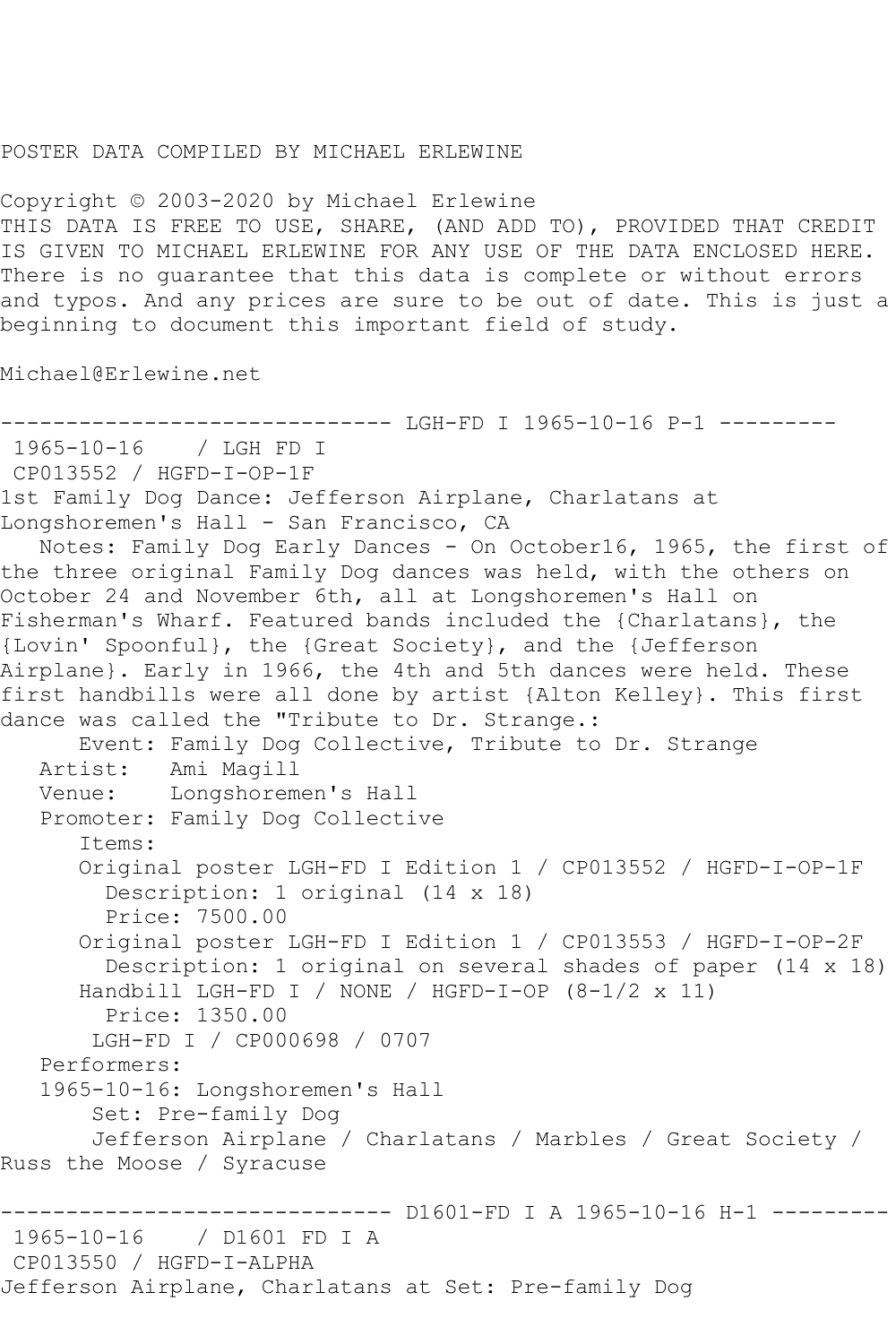Notes: "The Family Dog presents a Rock 'n' Roll Dance & Concert." Artist: Ami Magill Venue: Set: Pre-family Dog Promoter: Family Dog Collective Items: Handbill D1601-FD I A Edition 1 / CP013550 / HGFD-I-ALPHA Description: 1 silk screen with 1 variation (5 x 7-1/2) D1601-FD I A / NONE / HGFD-I-AL Performers: 1965-10-16: Set: Pre-family Dog Longshoremen's Hall Jefferson Airplane / Charlatans / Marbles / Great Society / Russ the Moose / Syracuse ------------------------------ LGH 1965-10-16 P-1 --------- 1965-10-16 / LGH CP000697 / 0706 Jefferson Airplane, Charlatans at Longshoremen's Hall - San Francisco, CA<br>Venue: I Longshoremen's Hall Items: Original poster LGH Edition 1 / CP000697 / 0706 Performers: 1965-10-16: Longshoremen's Hall Jefferson Airplane / Charlatans / Marbles / Great Society ------------------------------ LGH-2.007 1965-10-16 P-1 --------- 1965-10-16 / LGH 2.007 CP001209 / 1222 Jefferson Airplane, Charlatans at Longshoremen's Hall - San Francisco, CA Notes: This item appears in the Art of Rock book, plate no. 2.008 Event: A Rock 'n Roll Dance Concert Artist: Marty Balin Venue: Longshoremen's Hall Promoter: Family Dog Presents Items: Original poster LGH-2.007 Edition 1 / CP001209 / 1222 (27 x 36-1/2) AORPlate: 2.008 Handbill LGH-2.007 Edition 1 / CP070046 AORPlate: 2.008 Performers: 1965-10-16: Longshoremen's Hall Jefferson Airplane / Charlatans / Marbles / Great Society -------------- LGH-FD II A 1965-10-24 H-1 ---------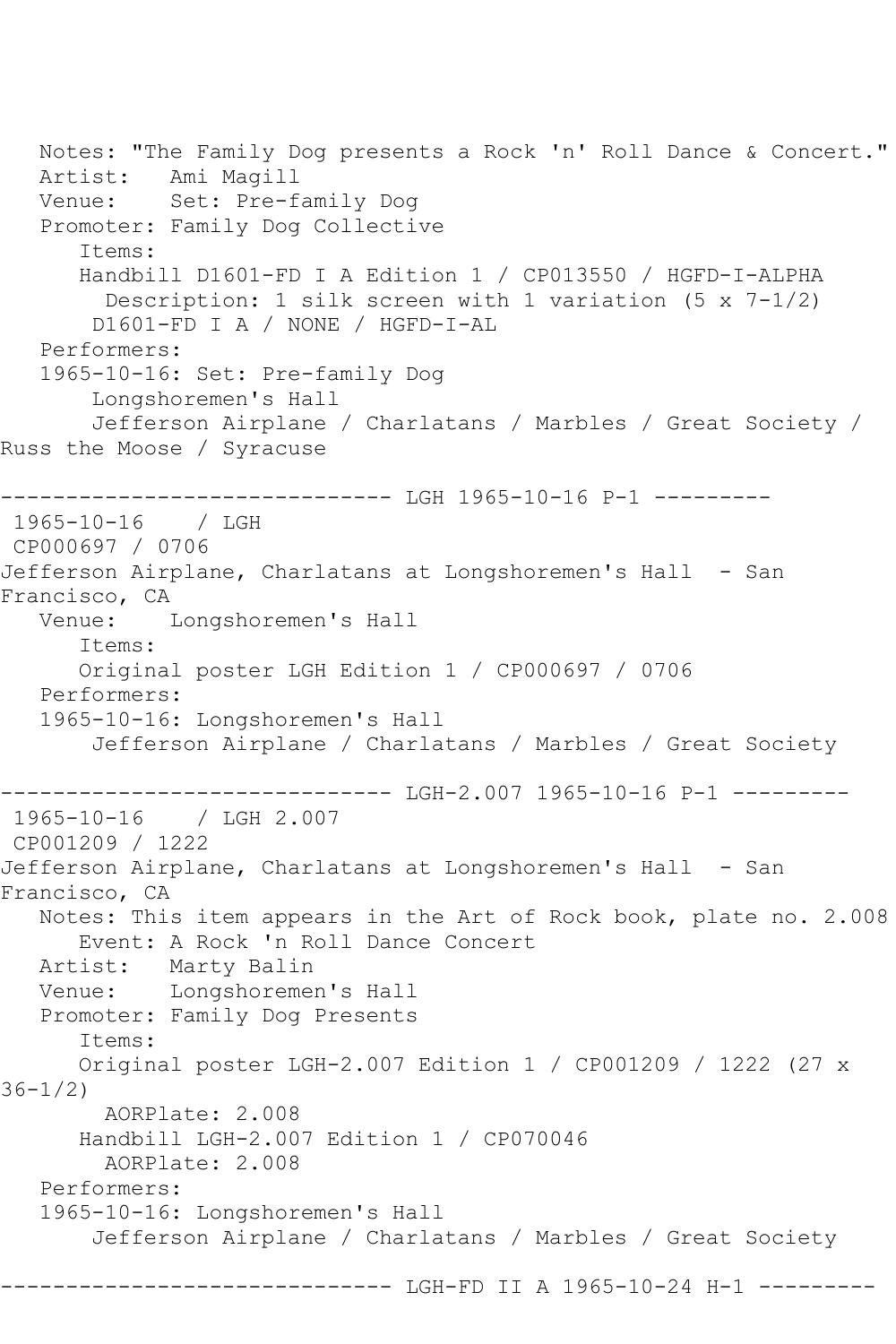1965-10-24 / LGH FD II A CP000244 / 0248 2nd Family Dog Dance: Lovin' Spoonful, Charlatans at Longshoremen's Hall - San Francisco, CA Notes: This item appears in the Art of Rock book, plate no. 2.011 Alton Kelley collaborated with Ami Magill on the handbill. Event: A Tribute to Sparkle Plenty Artist: Ami Magill Venue: Longshoremen's Hall Promoter: Family Dog Collective Items: Original poster -FD II A / Description: A Tribute to Sparkle Plenty, ink with glitter AORPlate: 2.011 Price: 30000.00 Handbill LGH-FD II A Edition 1 / CP000244 / 0248 Description: 1 original (8-1/2 x 11) AORPlate: 2.011 Price: 1350.00 Performers: 1965-10-24: Longshoremen's Hall Set: Pre-family Dog Lovin' Spoonful / Charlatans / Larry Hankin / Russ the Moose / Syracuse ------------------------------ LGH-FD II 2.011 1965-10-24 P-1 ------ --- 1965-10-24 / LGH FD II 2.011 CP013556 / HGFD-II-OP-1F 2nd Family Dog Dance: Lovin' Spoonful, Charlatans at Longshoremen's Hall - San Francisco, CA Notes: This item appears in the Art of Rock book, plate no. 2.012 Event: A Tribute to Sparkle Plenty Artist: Ami Magill Venue: Longshoremen's Hall Promoter: Family Dog Collective Items: Original poster LGH-FD II 2.011 Edition 1 / CP013556 / HGFD-II-OP-1F Description: 1 original, 1 reprint in 1992 (25 x 31) AORPlate: 2.012 Price: 20000.00 LGH-FD II 2.011 / CP013555 / HGFD-II-OHB-AF AORPlate: 2.012 LGH-FD II 2.011 / NONE / HGFD-II-O AORPlate: 2.012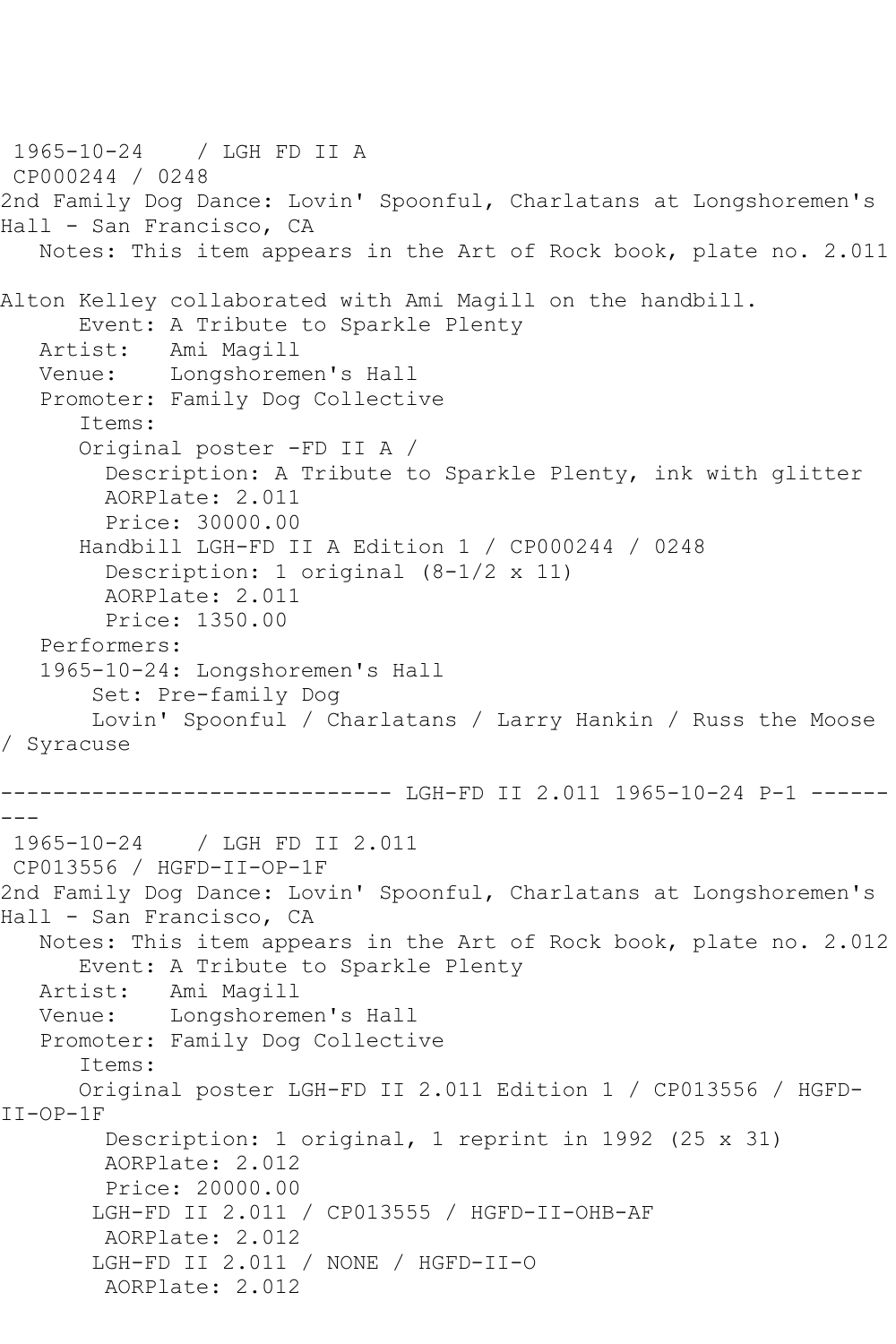```
 Performers:
   1965-10-24: Longshoremen's Hall
        Set: Pre-family Dog
        Lovin' Spoonful / Charlatans / Larry Hankin / Russ the Moose 
/ Syracuse
------------------------------ 1965-10-24 P ---------
1965-10-24 / 
Jefferson Airplane at Longshoreman's Hall
            Longshoremen's Hall
       Items:
      Original poster / 
   Performers:
   1965-10-24: Longshoremen's Hall
        Jefferson Airplane
------------------------------ LGH-FD III 2.010 1965-11-06 P-1 -----
----
1965-11-06 / LGH FD III 2.010
CP003138 / A2 10
3rd Family Dog Dance: Mothers of Invention, Charlatans at 
Longshoremen's Hall - San Francisco, CA
   Notes: This item appears in the Art of Rock book, plate no. 2.010
      Event: A Tribute to Ming The Merciless
   Artist: Ami Magill
   Venue: Longshoremen's Hall
   Promoter: Family Dog Collective
       Items:
       Original poster LGH-FD III 2.010 Edition 1 / CP013559 / HGFD-
III-OP-1F
         AORPlate: 2.010 
      Original poster LGH-FD III 2.010 Edition 1 / CP003138 / A2 10 
Var. 0
         Description: 1 original, created by hand (13 x 20)
        AORPlate: 2.010 
         Price: 20000.00
       Handbill LGH-FD III 2.010 Edition 1 / CP013558 / HGFD-III-OHB-
AF (8-1/2 x 11)
        AORPlate: 2.010 
        LGH-FD III 2.010 / NONE / HGFD-III-
         AORPlate: 2.010 
   Performers:
   1965-11-06: Longshoremen's Hall
        Set: Pre-family Dog
       Mothers of Invention / Charlatans / Mc Don Sturdy
```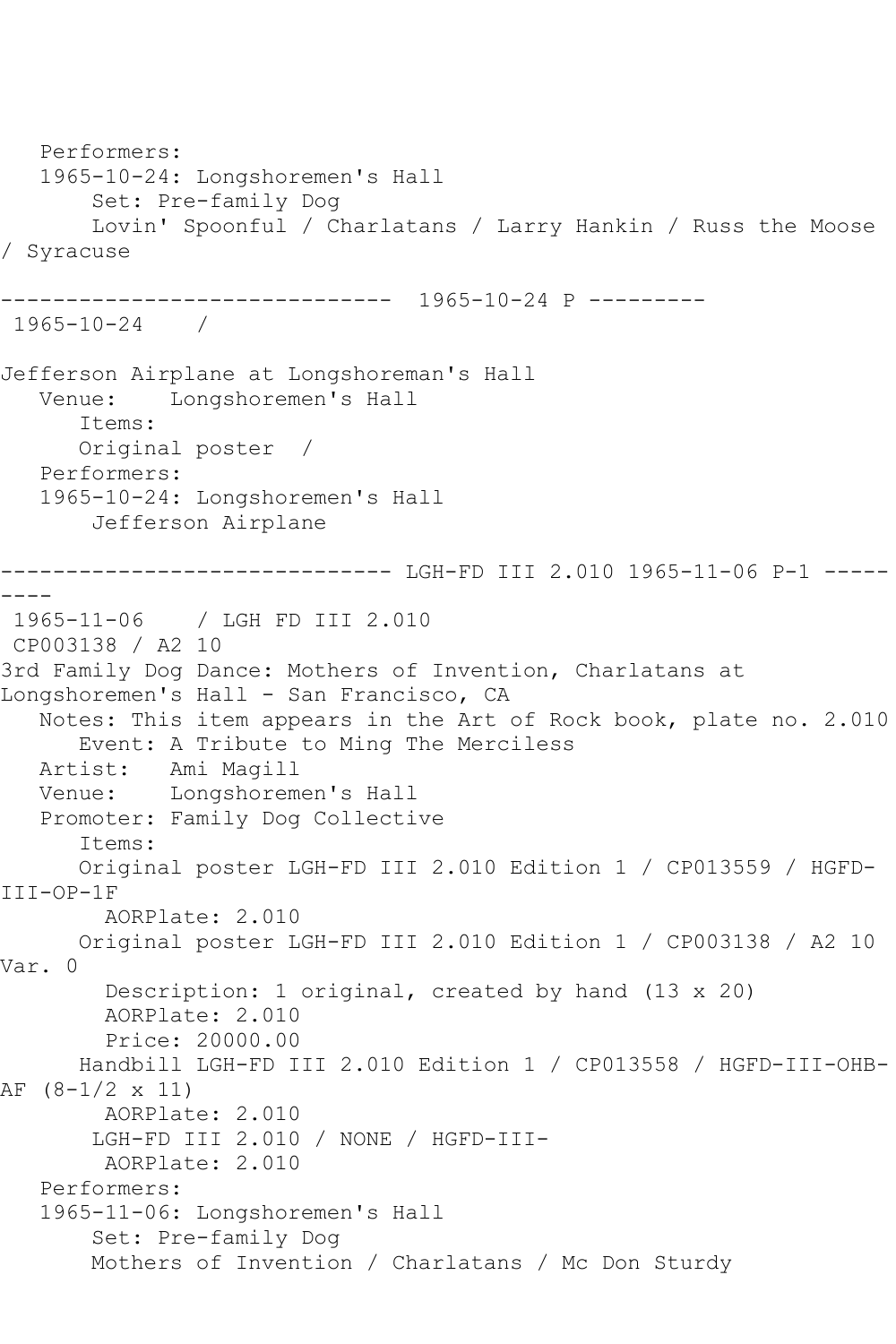------------------------------ LGH-2.009 1965-11-06 P-1 --------- 1965-11-06 / LGH 2.009 CP000699 / 0708 3rd Family Dog Dance: Mothers of Invention, Charlatans at Longshoremen's Hall - San Francisco, CA Notes: This item appears in the Art of Rock book, plate no. 2.009 Event: Tribute to Ming the Merciless Artist: Alton Kelley Venue: Longshoremen's Hall Promoter: Family Dog Collective Items: Original poster LGH-2.009 Edition 1 / CP000699 / 0708 AORPlate: 2.009 Performers: 1965-11-06: Longshoremen's Hall Mothers of Invention / Charlatans / Sturdy / Mc Don Sturdy ------------------------------ LGH-2.197 1966-01-08 P-1 --------- 1966-01-08 / LGH 2.197 CP001909 / 1929 Vejtables, Baytovens at Longshoremen's Hall - San Francisco, CA Notes: This item appears in the Art of Rock book, plate no. 2.197 Event: KYA Super Harlow, a Go-Go Dance and Show Venue: Longshoremen's Hall Promoter: Book: Art of Rock Items: Original poster LGH-2.197 Edition 1 / CP001909 / 1929 (16 x 24) AORPlate: 2.197 Performers: 1966-01-08: Longshoremen's Hall Vejtables / Baytovens / Just Six / William Penn Five ----------------------------- LGH-2.041 1966-01-21 P-1 ---------1966-01-21 / LGH 2.041 CP019561 / XGAOR 2 41 Trips Festival: Revelations, God Box (zot!) at Longshoremen's Hall - San Francisco, CA Notes: This item appears in the Art of Rock book, plate no. 2.041 Event: 3-Day Trips Festival<br>Venue: Longshoremen's Hall Longshoremen's Hall Promoter: Book: Art of Rock Items: Original poster LGH-2.041 Edition 1 / CP019561 / XGAOR 2 41 (14 x 7) AORPlate: 2.041 Performers: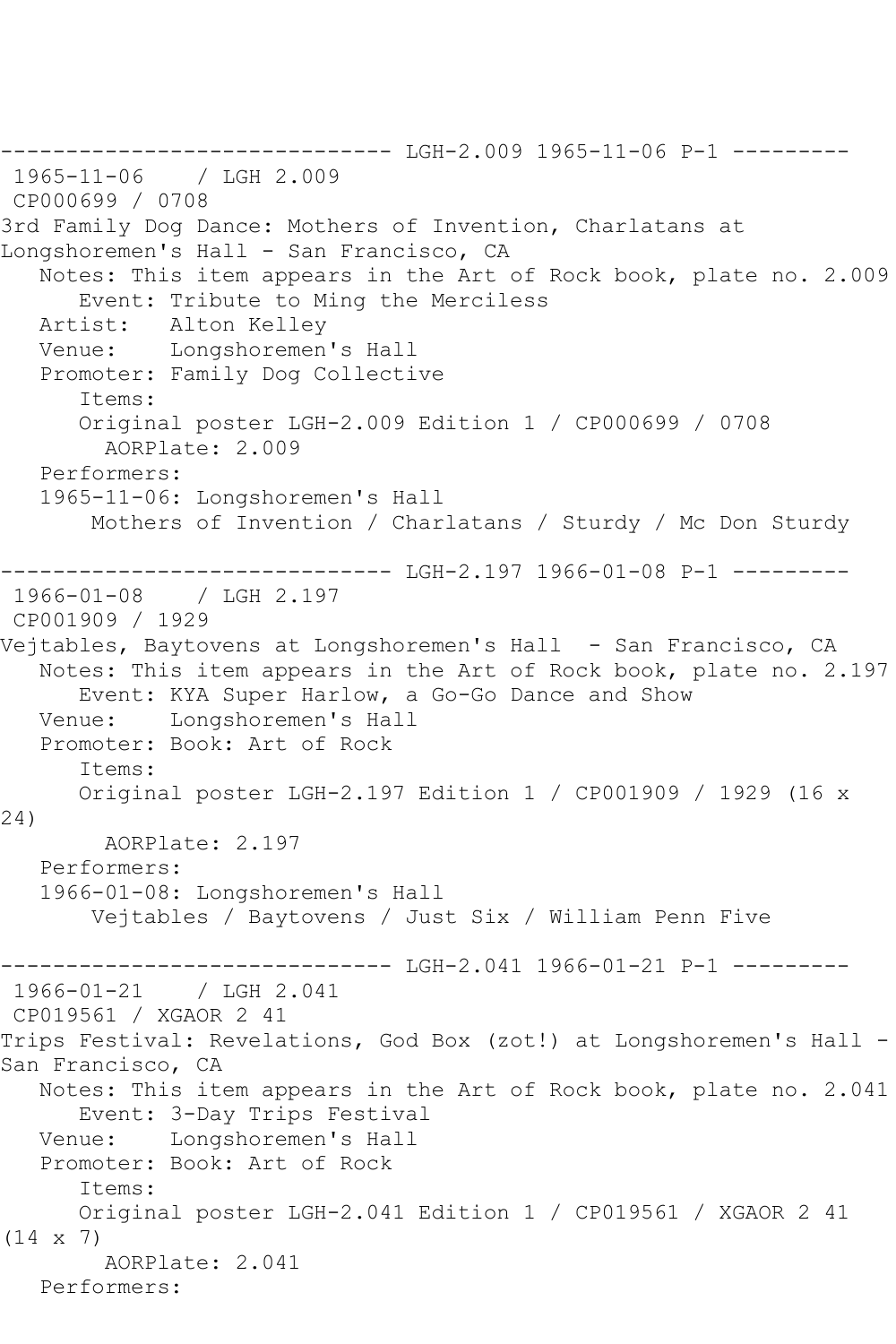1966-01-21 1966-01-23: Longshoremen's Hall Trips Festival Revelations / God Box (zot!) / Congress of Wonders / Jazz Mice / Endless Explosion / Ben and Rain / Steve Fowler / Amanda Foulger ------------------------------ LGH-2.040 1966-01-21 P-1 --------- 1966-01-21 / LGH 2.040 CP019566 / XGAOR2 40 Trips Festival: Revelations, God Box (zot!) at Longshoremen's Hall - San Francisco, CA Notes: Inspired Bill Graham to begin his own Fillmore rock bookings This item appears in the Art of Rock book, plate no. 2.040 Artist: Peter Bailey Venue: Longshoremen's Hall Promoter: Book: Art of Rock Items: Original poster LGH-2.040 Edition 1 / CP019566 / XGAOR2 40 (6-  $1/2 \times 9 - 1/2$  AORPlate: 2.040 Performers: 1966-01-21: Longshoremen's Hall Revelations / God Box (zot!) / Congress of Wonders / Jazz Mice / Endless Explosion / Ben and Rain / Steve Fowler / Amanda Foulger ------------------------------ LGH-2.042A 1966-01-21 H-1 --------- 1966-01-21 / LGH 2.042A CP004105 / CD04514 Trips Festival: Revelations, God Box (zot!) at Longshoremen's Hall - San Francisco, CA Notes: Inspired Bill Graham to begin his own Fillmore rock bookings This item appears in the Art of Rock book, plate no. 2.042A Other: Festival<br>Artist: Wes Wilso Wes Wilson Venue: Longshoremen's Hall Promoter: Book: Art of Rock Items: Handbill LGH-2.042A Edition 1 / CP004105 / CD04514 AORPlate: 2.042A Price: 1500.00 Performers: 1966-01-21: Longshoremen's Hall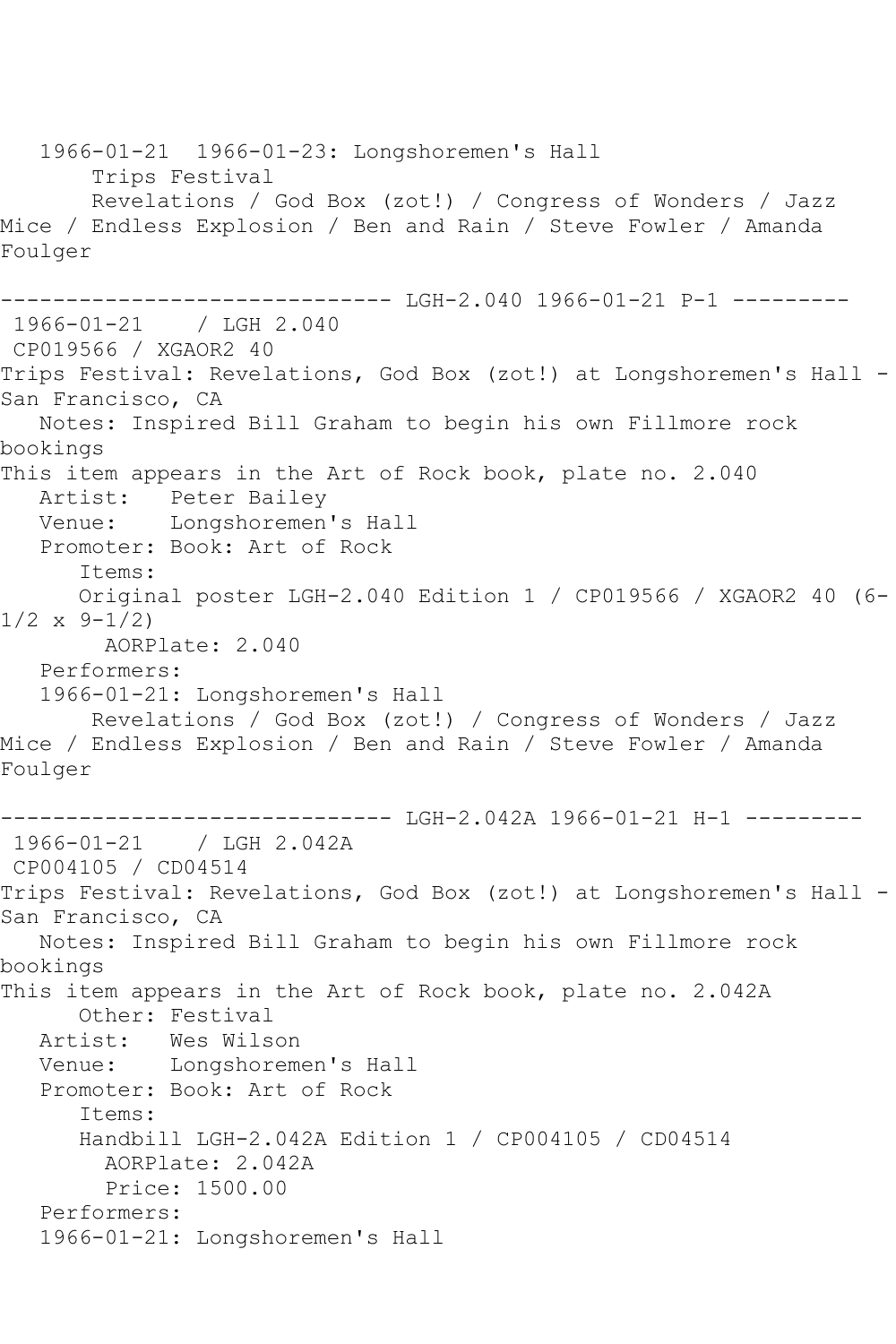Revelations / God Box (zot!) / Congress of Wonders / Jazz Mice / Endless Explosion / Ben and Rain / Steve Fowler / Amanda Foulger ------------------------------ LGH-AT-08 2.042 1966-01-21 H-1 ------ --- 1966-01-21 / LGH AT-08 2.042 CP010269 / CS05363 8th Acid Test -- Trips Festival at Longshoremen's Hall Notes: This item appears in the Art of Rock book, plate no. 2.042<br>Artist: Wes Wilson Artist: Wes Wilson<br>Venue: Longshorem Longshoremen's Hall Promoter: Acid Tests Items: Handbill LGH-AT-08 2.042 Edition 1 / CP010269 / CS05363 AORPlate: 2.042 LGH-AT-08 2.042 / NONE / 42 AORPlate: 2.042 Performers: 1966-01-21 1966-01-23: Longshoremen's Hall Trips Festival Grateful Dead ------------------------------ LGH-2.292 1966-03-25 P-1 --------- 1966-03-25 / LGH 2.292 CP001823 / 1844 Buffalo Springfield, Peter Wheat and the Breadmen at Longshoremen's Hall - San Francisco, CA Notes: This item appears in the Art of Rock book, plate no. 2.292 Artist: Don T. Ryder Venue: Longshoremen's Hall Promoter: Animals Association Items: Original poster LGH-2.292 Edition 1 / CP001823 / 1844 AORPlate: 2.292 Performers: 1966-03-25: Longshoremen's Hall Buffalo Springfield / Peter Wheat and the Breadmen / Strawberry Window ----------- LGH-2.193 1966-04-09 P-1 ---------1966-04-09 / LGH 2.193 CP000746 / 0760 Grateful Dead, Sopwith Camel at Longshoremen's Hall - San Francisco, CA Notes: This item appears in the Art of Rock book, plate no. 2.193 Benefit: Week of Angry Arts Vietnam Mobilization Fund Raiser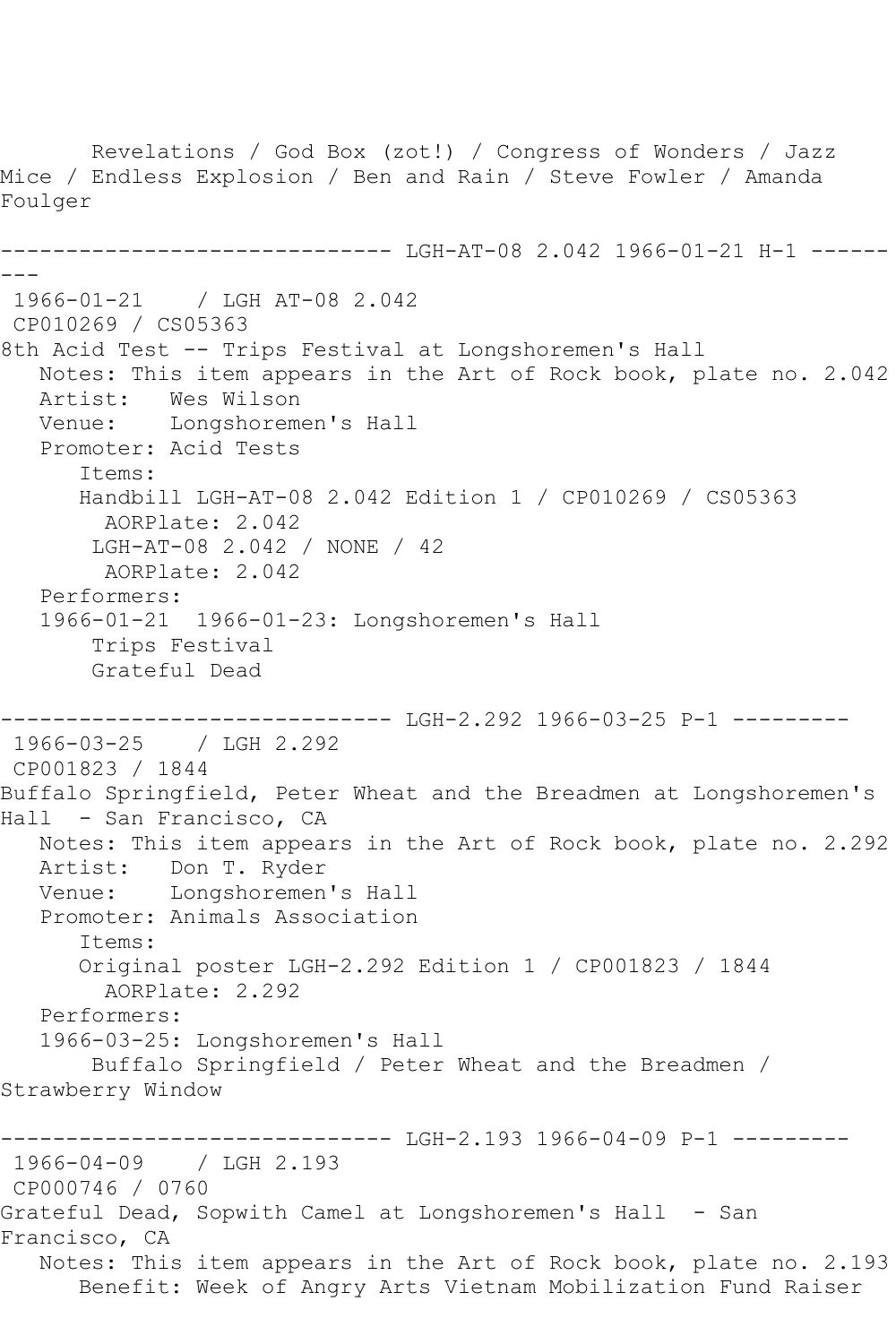Venue: Longshoremen's Hall Promoter: Book: Art of Rock Items: Original poster LGH-2.193 Edition 1 / CP000746 / 0760 (17-1/2  $x \ 22 - 1/2$  AORPlate: 2.193 Performers: 1966-04-09: Longshoremen's Hall Grateful Dead / Sopwith Camel / Quicksilver Messenger Service / Big Brother and the Holding Company / Country Joe and the Fish ------------------------------ LGH-2.187 1966-04-22 P-1 --------- 1966-04-22 / LGH 2.187 CP000057 / 0058 Grateful Dead, Loading Zone at Longshoremen's Hall - San Francisco, CA Notes: Printer: Tilghman Press This item appears in the Art of Rock book, plate no. 2.187 Artist: Tilghman Press Venue: Longshoremen's Hall Promoter: Book: Art of Rock Items: Original poster LGH-2.187 Edition 1 / CP000057 / 0058 (16 x 24-1/2) AORPlate: 2.187 LGH-2.187 / NONE / 187 AORPlate: 2.187 Performers: 1966-04-22 1966-04-24: Longshoremen's Hall Grateful Dead / Loading Zone -------------- LGH-FD-020 1966-08-05 P-1 ---------1966-08-05 / LGH FD-020 CP006282 / CP01532 Bo Diddley, Sons of Adam at Longshoreman's Hall Private Notes: FD-HB(red) FD-OP-1-Signed-Mouse+Kelley Artist: Alton Kelley Venue: Longshoremen's Hall Promoter: Family Dog Presents Items: Original poster LGH-FD-020 Edition 1 / CP006282 / CP01532 Description: 1 original, some prrofs exist (14-3/16 x 20) Price: 2000.00 Handbill LGH-FD-020 Edition 1 / CP005278 / CP00526 Var. A Description: 3 variations of the handbill. See Eric King's book for complete details. (6-3/16 x 9-1/2) Price: 250.00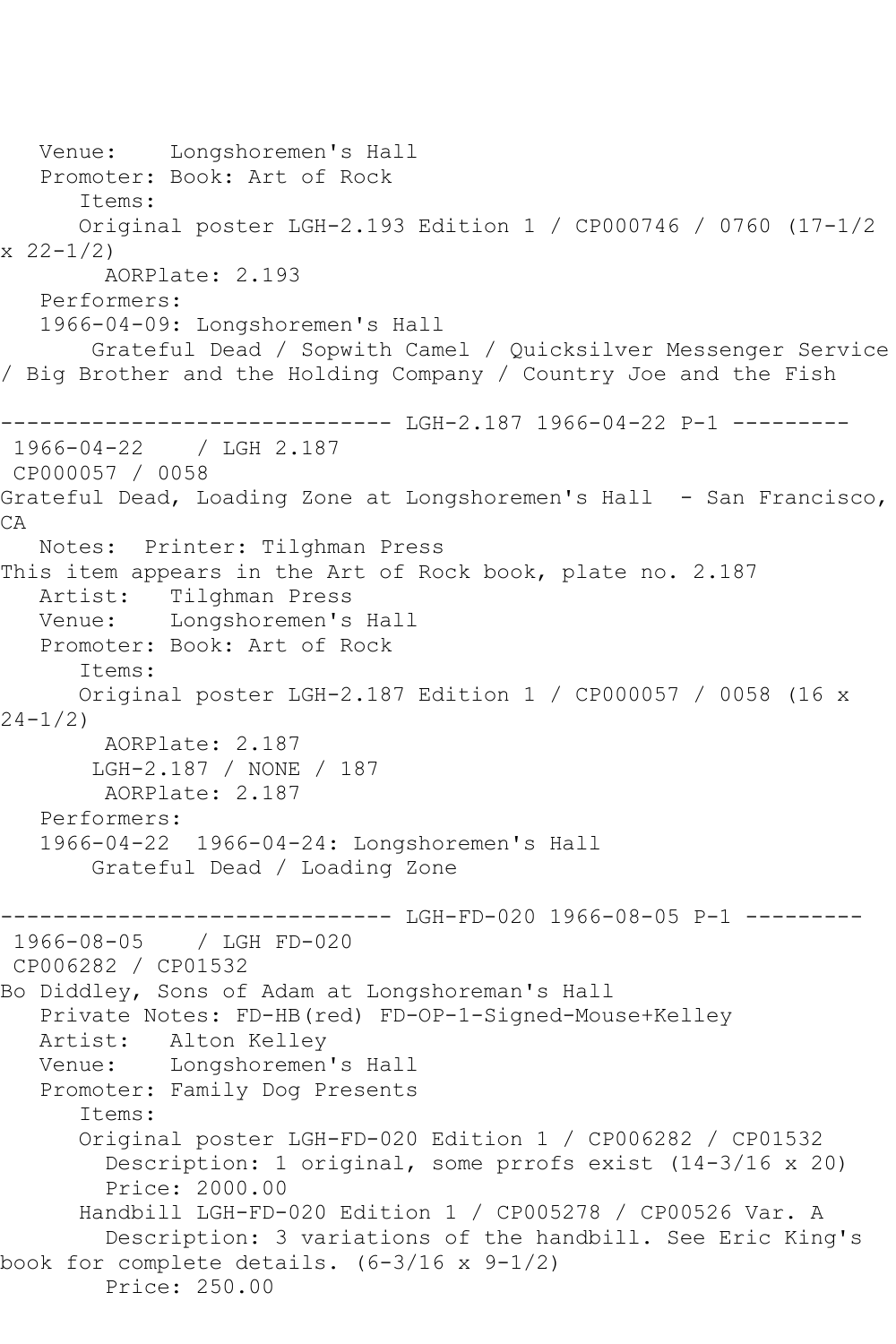Handbill LGH-FD-020 Edition 1 / CP002831 / 2794 Var. B Description: 3 variations of the handbill. See Eric King's book for complete details. (6-3/16 x 9-1/2) Price: 460.00 Performers: 1966-08-05: Longshoremen's Hall Bo Diddley 1966-08-07: Set: Family Dog Series Sons of Adam / Little Walter / Bo Diddley ------------------------------ LGH-2.196 1967-03-31 P-1 --------- 1967-03-31 / LGH 2.196 CP000490 / 0496 Quicksilver Messenger Service, Wildflower at Longshoremen's Hall - San Francisco, CA Notes: This item appears in the Art of Rock book, plate no. 2.196 Event: Fluxfest Venue: Longshoremen's Hall Promoter: Book: Art of Rock Items: Original poster LGH-2.196 Edition 1 / CP000490 / 0496 AORPlate: 2.196 Performers: 1967-03-31: Longshoremen's Hall Quicksilver Messenger Service / Wildflower ------------------------------ LGH-2.198 1967-03-31 P-1 --------- 1967-03-31 / LGH 2.198 CP000629 / 0633 Quicksilver Messenger Service, Wildflower at Longshoremen's Hall - San Francisco, CA Notes: This item appears in the Art of Rock book, plate no. 2.198 Event: Fluxfest<br>ist: Berner Artist: Venue: Longshoremen's Hall Promoter: Larry Baldwin Presents Items: Original poster LGH-2.198 Edition 1 / CP000629 / 0633 (9-1/2 x 22) AORPlate: 2.198 Handbill LGH-2.198 Edition 1 / CP070017 AORPlate: 2.198 Performers: 1967-03-31: Longshoremen's Hall Quicksilver Messenger Service / Wildflower / Cosmic Concrete / Happenings / S.F. Mime Troupe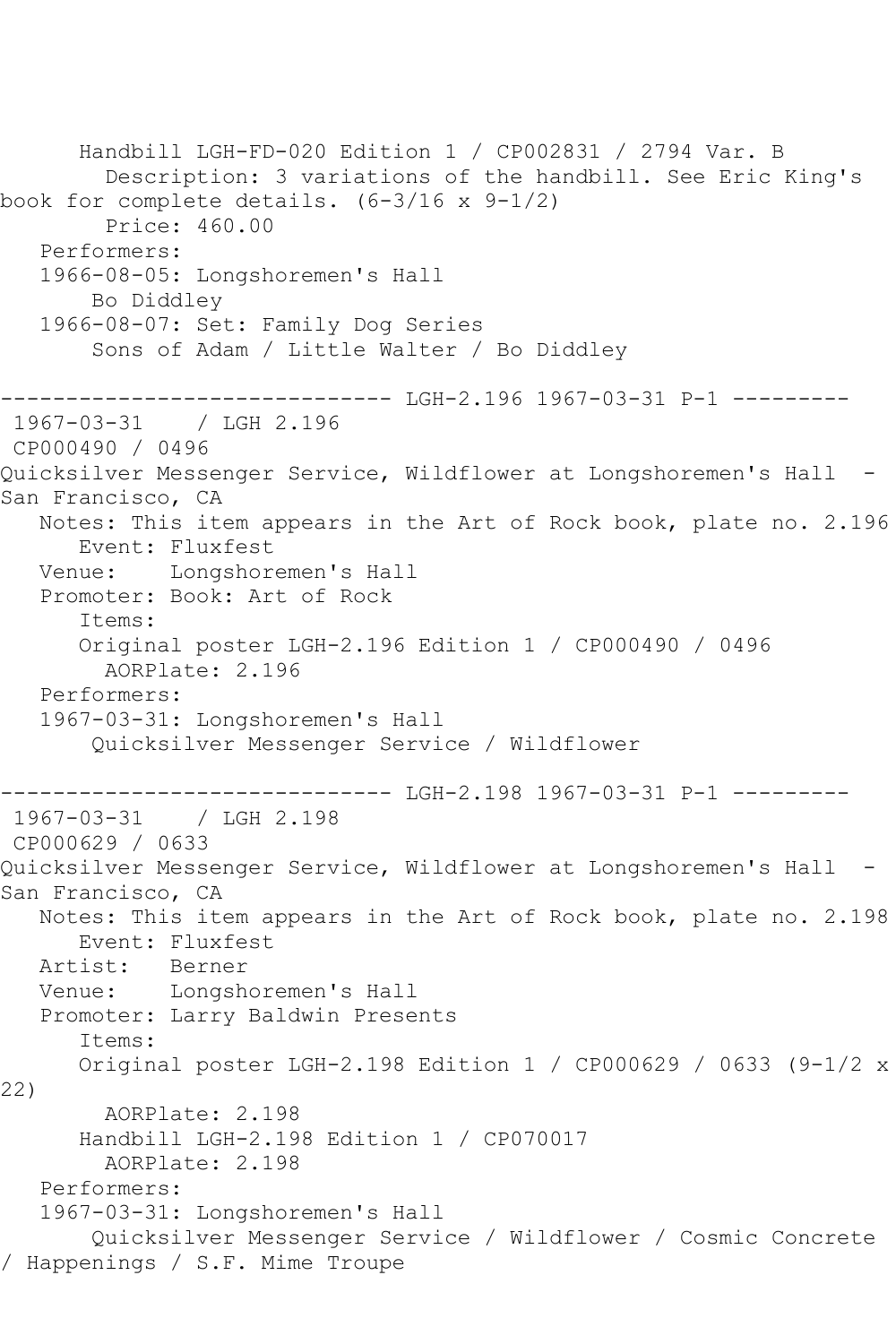------------------------------ LGH 1967-03-31 P-1 --------- 1967-03-31 / LGH CP060822 Quicksilver Messenger Service, Wildflower at Longshoremen's Hall [San Francisco, CA] Event: Fluxfest Artist: Ida Griffin Venue: Longshoremen's Hall Promoter: Flux International Items: Original poster LGH Edition 1 / CP060822 (13-1/2 x 18) Original poster LGH Edition 1 / CP000630 / 0634 (13-1/2 x 18) LGH / CP022034 / XP1967IDA Performers: 1967-03-31: Longshoremen's Hall Quicksilver Messenger Service / Wildflower / Jeff Berner / S.F. Mime Troupe / Flux Orchestra ------------------------------ 1967-03-31 P --------- 1967-03-31 / Mime Troupe Event: Fluxfest Venue: Longshoremen's Hall Items: Original poster / Performers: 1967-03-31: S.F. Mime Troupe / Longshoremen's Hall ------------------------------ LGH 1967-04-09 P-1 --------- 1967-04-09 / LGH CP001093 / 1106 Grateful Dead, Sopwith Camel at Longshoremen's Hall - San Francisco, CA Benefit: Help Finance Angry Arts Venue: Longshoremen's Hall Items: Original poster LGH Edition 1 / CP001093 / 1106 Performers: 1967-04-09: Longshoremen's Hall Grateful Dead / Sopwith Camel / Quicksilver Messenger Service / Big Brother and the Holding Company / Country Joe and the Fish ------------------------------ 1967-04-09 P --------- 1967-04-09 / CP060052 / CP060052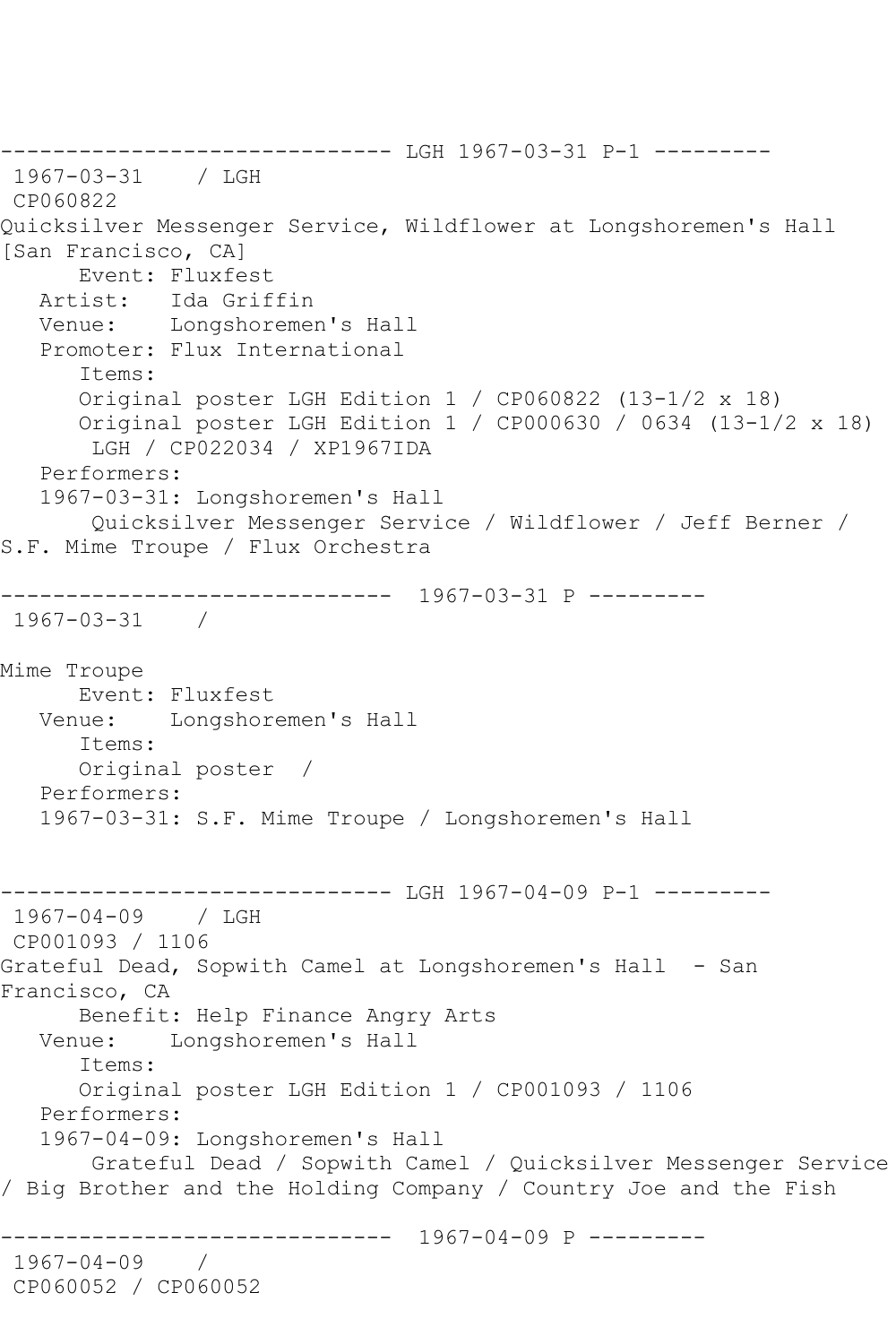Grateful Dead, Big Brother and the Holding Company at Longshoremen's Hall [San Francisco, CA] Benefit: Benefit dance / Spring mobilization to end the war in Vietnam / Week of the angry arts west Artist: Dan Bruhns Venue: Longshoremen's Hall Items: Original poster / CP060052 / CP060052 (17-1/2 x 22-1/2) Performers: 1967-04-09: Longshoremen's Hall Grateful Dead / Big Brother and the Holding Company / Country Joe and the Fish / Sopwith Camel / Quicksilver Messenger Service ------------------------------ 1967-04-09 P --------- 1967-04-09 / CP060053 / CP060053 Big Brother and the Holding Company, Country Joe and the Fish at Longshoremen's Hall [San Francisco, CA] Benefit: Benefit dance / Spring mobilization to end the war in Vietnam / Week of the angry arts west Artist: Dan Bruhns Venue: Longshoremen's Hall Items: Original poster / CP060053 / CP060053 (17-1/2 x 22-1/2) Performers: 1967-04-09: Longshoremen's Hall Big Brother and the Holding Company / Country Joe and the Fish / Sopwith Camel / Quicksilver Messenger Service ------------------------------ LGH 1967-06-03 P-1 --------- 1967-06-03 / LGH CP000372 / 0376 Wilson Pickett, The Heads at Longshoremen's Hall - San Francisco, CA<br>Venue: Longshoremen's Hall Longshoremen's Hall Items: Original poster LGH Edition 1 / CP000372 / 0376 Performers: 1967-06-03: Longshoremen's Hall Wilson Pickett / Heads / Joey Gee / Pirates / Little Dion ------------ LGH 1967-06-30 H-1 ---------1967-06-30 / LGH CP000665 / 0672 Country Joe and the Fish, Sons of Champlin at Longshoremen's Hall - San Francisco, CA Venue: Longshoremen's Hall Promoter: Human Noise Production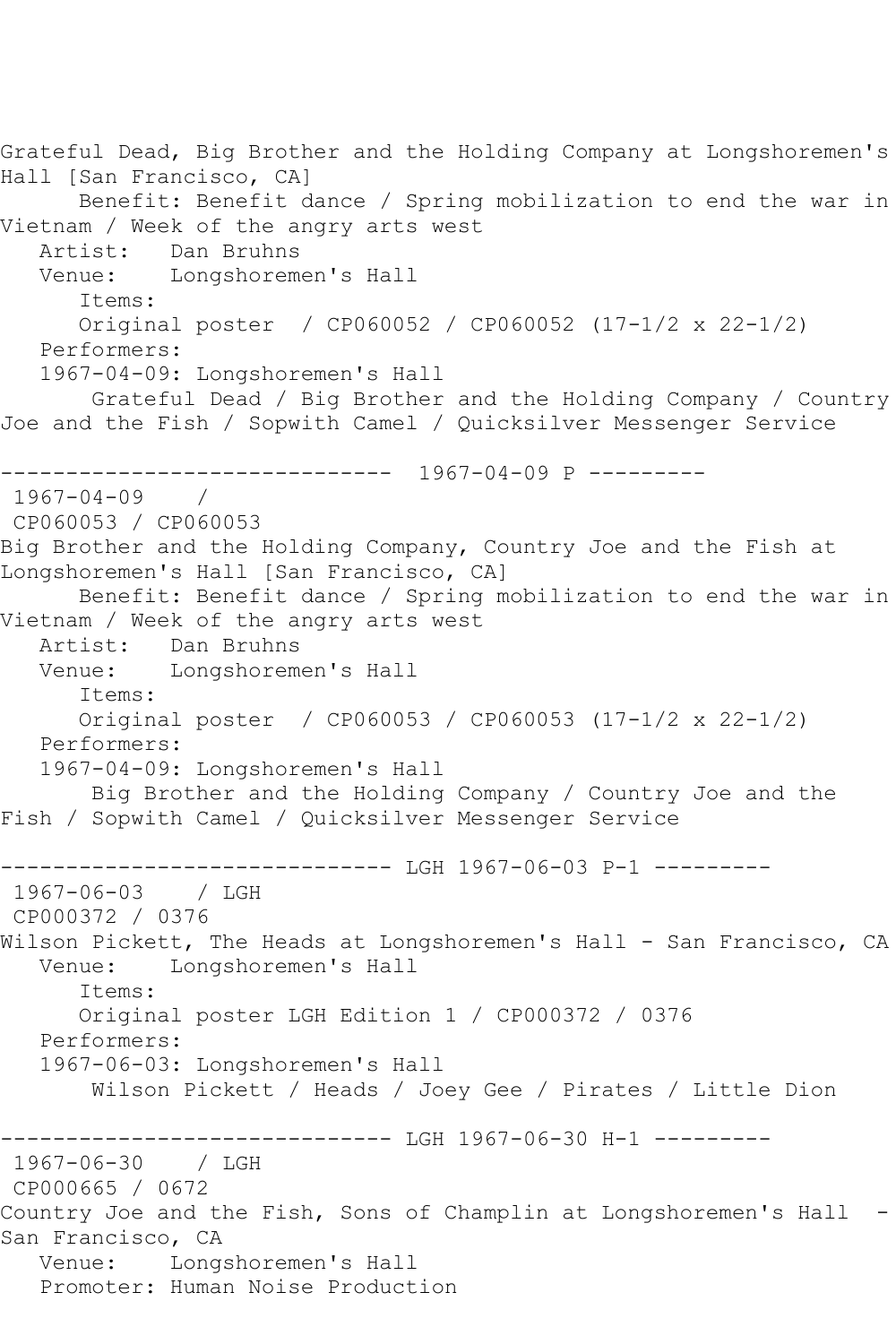Items: Handbill LGH Edition 1 / CP000665 / 0672 Performers: 1967-06-30: Longshoremen's Hall Country Joe and the Fish / Sons of Champlin / Mystery Trend ------------------------------ LGH 1969-07-16 P-1 --------- 1969-07-16 / LGH CP000604 / 0608 Grateful Dead, Cleveland Wrecking Company at Longshoremen's Hall -San Francisco, CA Event: Party in Honor of Gino Heinicke 1946-1969 Venue: Longshoremen's Hall Promoter: Hell's Angels Items: Original poster LGH Edition 1 / CP000604 / 0608 (17-1/2 x 23) Price: 1550.00 Performers: 1969-07-16: Longshoremen's Hall Grateful Dead / Cleveland Wrecking Company / Gino Heinicke ------------------------------ LGH 1971-06-11 P-1 --------- 1971-06-11 / LGH CP000671 / 0678 Hot Tuna, Malo at Longshoremen's Hall - San Francisco, CA Notes: Benefit for Mayday legal defense Benefit: Mayday Legal Defense Benefit Venue: Longshoremen's Hall Items: Original poster LGH Edition 1 / CP000671 / 0678 (11 x 8-1/2) LGH / CP002197 / 2187 Performers: 1971-06-11: Longshoremen's Hall Hot Tuna / Malo / Bittersweet / Qrs Complex / Gold / Sound: Glyph ------------------------------ LGH-4.013 1971-06-23 P-1 --------- 1971-06-23 / LGH 4.013 CP009772 / CS04867 Cold Blood, Cat Mother at Longshoremen's Hall - San Francisco, CA Notes: 1774 This item appears in the Art of Rock book, plate no. 4.013 Benefit: Benefit for the Clap Clinic Event: Hells Angels Annual Party Artist: Randy Tuten Venue: Longshoremen's Hall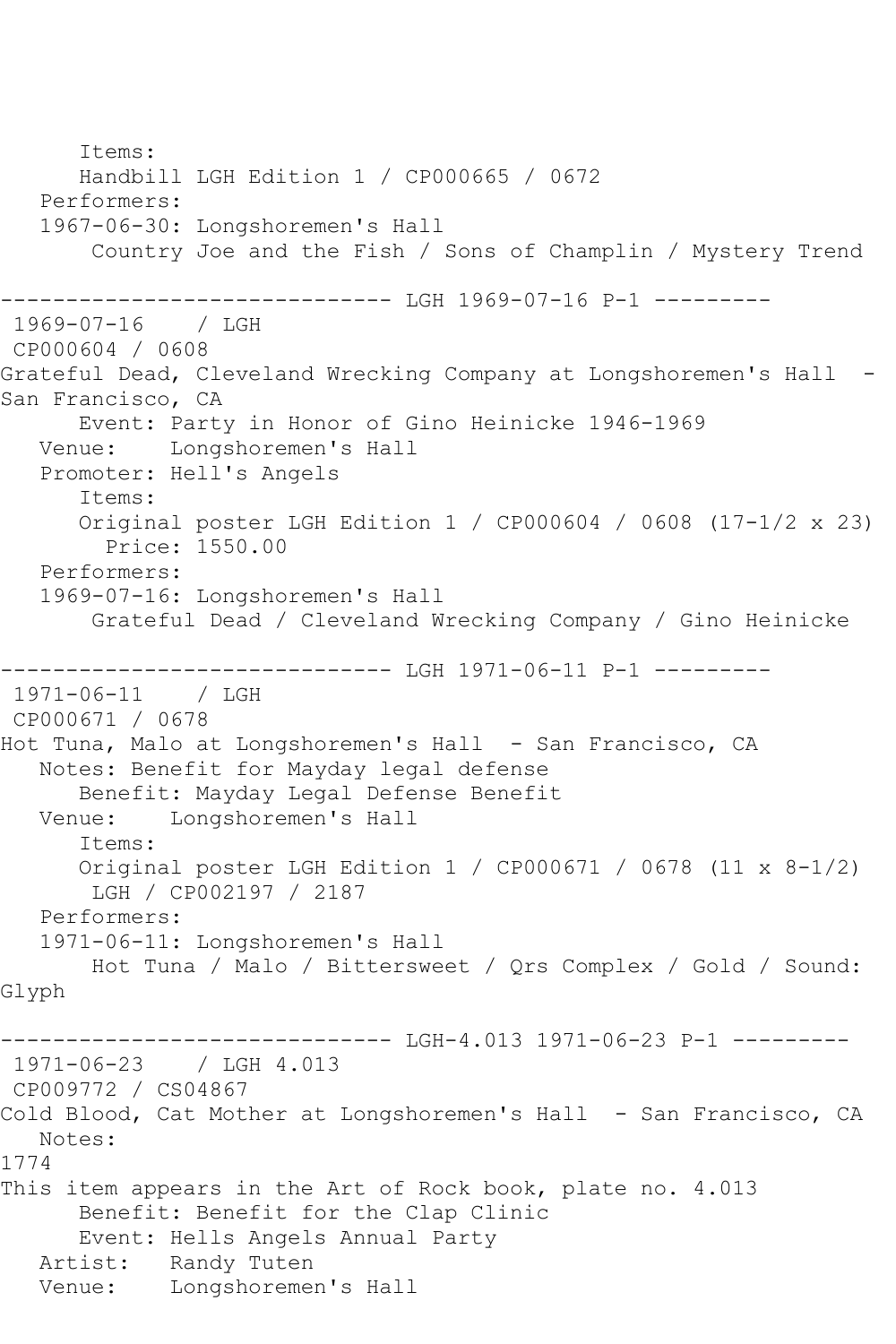Promoter: Hell's Angels Items: Original poster LGH-4.013 Edition 1 / CP009772 / CS04867 Description: 1 original, 1 reprint (11-3/16 x 19-3/4) AORPlate: 4.013 Price: 500.00 Original poster LGH-4.013 Edition 1 / CP009773 / CS04868 Var. Var AORPlate: 4.013 LGH-4.013 / CP000607 / 0611 AORPlate: 4.013 LGH-4.013 / CP001750 / 1774 AORPlate: 4.013 LGH-4.013 / CP002232 / 2222 AORPlate: 4.013 LGH-4.013 / CP018385 / RT19720613 AORPlate: 4.013 Performers: 1971-06-23: Longshoremen's Hall Cold Blood / Cat Mother / Gold / Getto Fox / Cat Mother ------------------------------ 1972-11-08 P --------- 1972-11-08 / Grateful Dead at Longshoremen's Hall - San Francisco, CA Venue: Longshoremen's Hall Items: Original poster / (11 x 13-3/8) Price: 200.00 Performers: 1972-11-08: Longshoremen's Hall Grateful Dead ------------------------------ LGH-4.029 1976-03-05 P-1 --------- 1976-03-05 / LGH 4.029 CP001951 / 1974 Obeah, Louis Arnold at Longshoremen's Hall - San Francisco, CA Notes: This item appears in the Art of Rock book, plate no. 4.029 Benefit: KPFA Benefit Event: Mardi Gras Carnival Bacchanal Artist: jb (rastagrafix) Venue: Longshoremen's Hall Promoter: KPFA Items: Original poster LGH-4.029 Edition 1 / CP001951 / 1974 AORPlate: 4.029 LGH-4.029 / CP000468 / 0472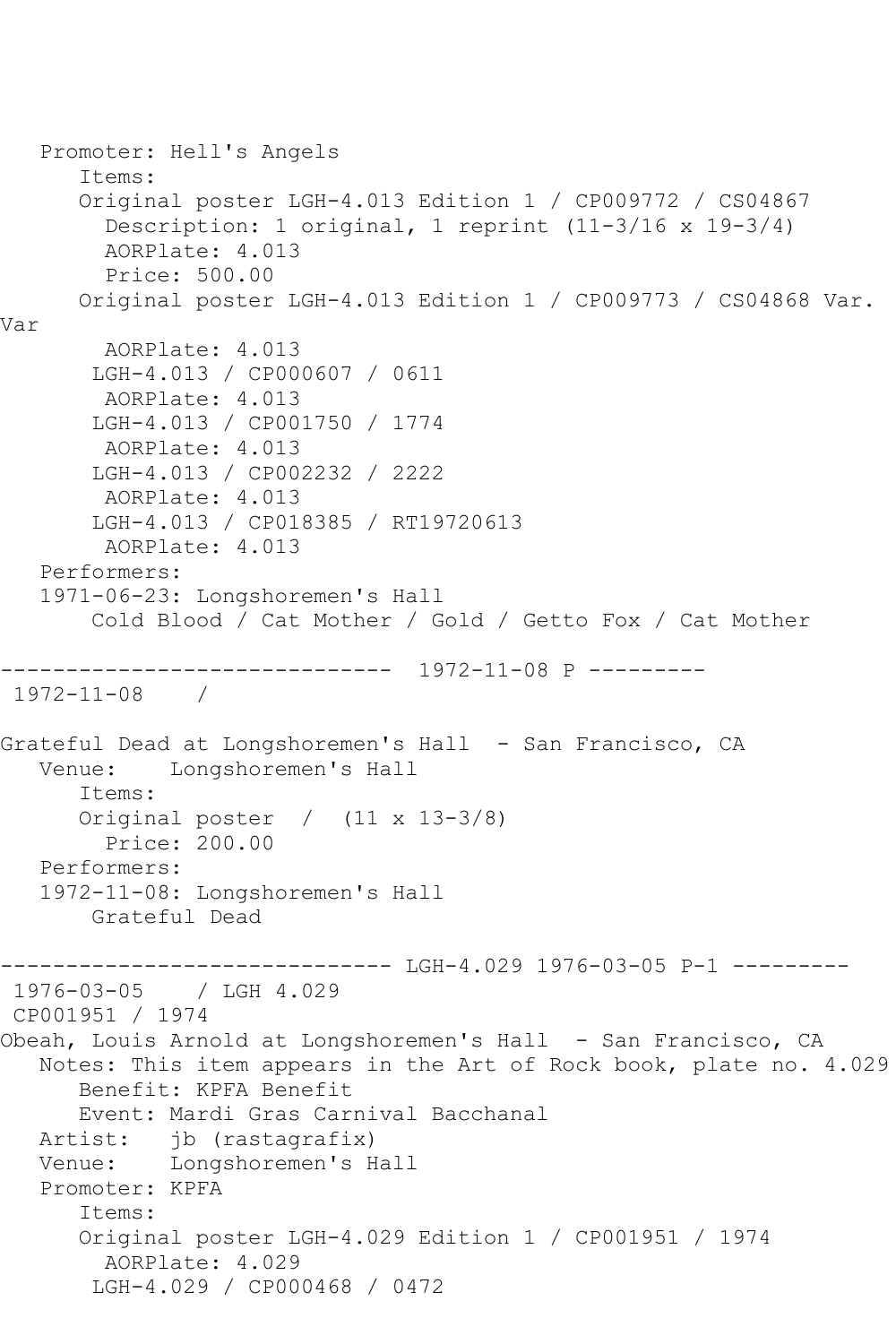AORPlate: 4.029 Performers: 1976-03-05: Longshoremen's Hall Obeah / Louis Arnold / Tabu Kibibi Flaming Limbo Dancers ------------------------------ 1976-06-23 P --------- 1976-06-23 / CP061371 Hell's Angels Annual Party Benefit: Benefit for the Clap Clinic / Bob Holt Lights Artist: Company and Sons Venue: Longshoremen's Hall Items: Original poster / CP061371 / CP061371 (11-7/8 x 20) Performers: 1976-06-23: Longshoremen's Hall Coldblood / Cat Mother / Gold / Ghetto / Fox ------------------------------ LGH 19zz-04-18 P-1 --------- 19zz-04-18 / LGH CP014713 / MARM528 Electric Jellyfish, DJ Michael Cook at Longshoremen's Hall - San Francisco, CA<br>Venue: 1 Longshoremen's Hall Items: Original poster LGH Edition 1 / CP014713 / MARM528 Performers: 19zz-04-18: Longshoremen's Hall Electric Jellyfish / DJ Michael Cook / DJ Ernie Adonis / DJ Noel / DJ Dig-It / DJ Spun ------------------------------ zzzz-03-31 P -------- zzzz-03-31 f / CP060142 / CP060142 Fluxfest: Fillms Artist: Ida Griffin Venue: Longshoremen's Hall Promoter: Larry Baldwin of Fluxus International Items: Original poster / CP060142 / CP060142 (13-1/2 x 18-1/4) Performers: zzzz-03-31 fri: Longshoremen's Hall Quicksilver Messenger Service / San Francisco Mime Troupe / Flux Orchestra / Wild Flower ------------------------------ zzzz-06-11 P -------- zzzz-06-11 f /